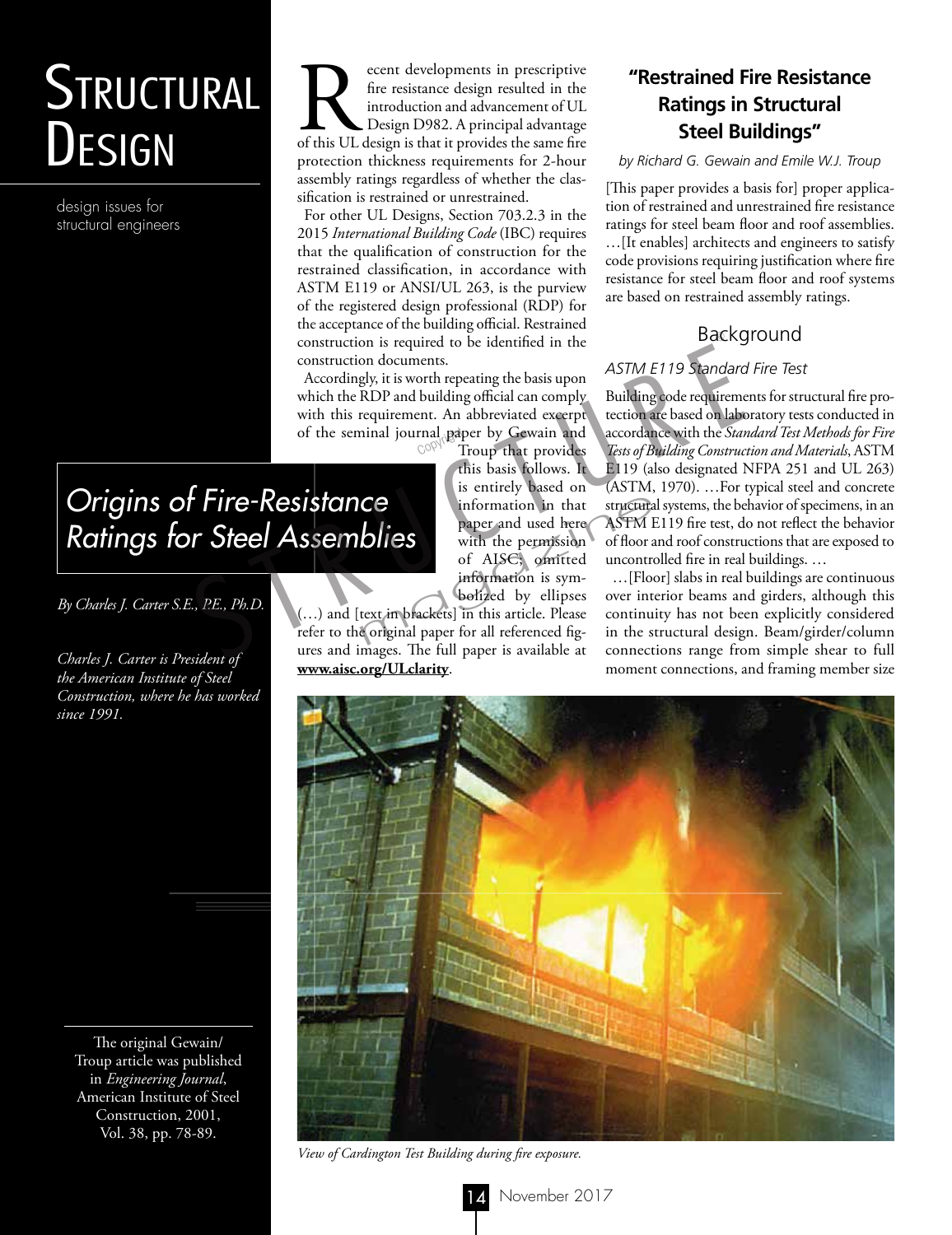

and geometry vary significantly depending on structural system and building size and layout. Even for relatively simple structural systems, realistically simulating the restraint, continuity, and redundancy present in actual buildings is extremely difficult to achieve in a laboratory fire test assembly. In addition, the size and intensity of a real uncontrolled fire and the loads superimposed on a floor system during that exposure are variables not investigated during an ASTM E119 fire test. Many factors influence the intensity and duration of an uncontrolled fire and the likelihood of full design loads occurring simultaneously with peak fire temperatures is minimal. Fine Compariment<br>
of axial thrust a<br>
Schematic of NBS (NIST) test building<br>
Schematic of NBS (NIST) test building<br>
Schematic of NBS (NIST) test building<br>
Schematic system and building size and Mehda, 1997). ... These stiff

It is clear that the ASTM E119 Standard Fire Test was developed as a comparative and not a predictive test. In effect, the Standard Fire Test is used to evaluate the relative performance (fire endurance) of different construction assemblies under controlled laboratory conditions.

#### *UL Fire Resistance Ratings*

…[Structural] connections are rarely included as part of the test assemblies. Beams in fire tests are generally supported on shelf angles with shims driven between the ends of the beam and the test frame, resulting in a highly restrained condition. Concrete slabs are poured tightly against the test frame although some shrinkage typically occurs during curing. Aside from the degree to which restraint occurs as beams and slabs are heated, these support conditions do not accurately model the structural continuity and boundary conditions of typical floor construction. …Ever since UL included the stiffness characteristics of the restraining test furnace frames in the introductory section of its Fire Resistance Directory, this criterion

has sometimes been misapplied (Ioannides and Mehta, 1997). …These stiffness values have been used to suggest that they should be the minimum stiffnesses of the steel frame into which steel beams and girders are connected to columns in actual buildings. [This] is not the case (Bletzacker, 1966; Chiappetta, Longinow, and Stepanek, 1972; Bresler and Iding, 1982; Gewain, 1982a; Gewain, 1982b; UL, 1984; Bresler, Iding, and Dawsin, 1988). the minimum stiffnesses of the steel frame<br>
o which steel beams and girders are con-<br>
steed to columns in actual buildings. [This] speci<br>
not the case (Bletzacker, 1966; Chiappetta, fram<br>
nginow, and Stepanek, 1972; Bresle

## Current Building Code Requirements

[Additional review of historic building codes is available in the full paper.]

#### *International Building Code*

[The] International Building Code… includes wording… that evidence of a restrained condition satisfactory to the building official must be furnished by a registered design professional. …The IBC essentially requires the design professional to designate whether fire resistive floors, roofs, and beams are restrained or unrestrained. …

# Synopsis of Fire Research and Analysis

#### *Early Fire Tests and Analysis of Floor Systems: 1965 – 1966*

[Fire] research on the effect of restraint was conducted… (Bletzacker, 1966)… to determine the factors that had produced years of excellent field experience in actual fires, with fire protection thicknesses on steel beams based upon ASTM E119 fire tests and restrained rating criteria. …This research program studied:

- 1) Connection methods for supporting protected steel beams in the ASTM E119 test furnace – including free-toexpand supports ("unrestrained"), simple double angles, and fully welded end plates ("restrained") (see Figure 3 [in the paper]);
- 2) The effect of the concrete slab with ends restrained by the furnace frame;
- 3) The effect of design and construction including non-composite action between beam and slab, partial composite action, and fully composite action;
- 4) Comparisons of beam performance unrestrained expansion and end rotation vs. restrained expansion and end rotation, through the application of various levels of axial thrust and end moment; and
- 5) The effect of applied vertical load on the resulting working stresses.

[Further description of these tests is available in the full paper.]

[This project] showed that... simple beamto-column shear connections in typical steel-framed construction [will] provide fire endurance equal to or greater than that measured when testing very highly restrained test specimens in a massive ASTM furnace test frame… It was observed that even these typical shear connections provide rotational and axial restraint for the beam due to interaction with the concrete floor slab and the inherent stiffness of columns.

[Information on fire modeling can be found in the full paper.]

#### *Large Scale Building Fire Test: 1981*

[This test] structure had a footprint of 32 [feet]  $\times$  40 [feet] and was 20 [feet] high (see Figure 4 [in the paper]). The frame was sized to represent a floor at mid-height of a 20-story office building and was fabricated of hot rolled structural steel sections fastened to columns with high-strength bolts. The floor slab at the second-floor level was subjected to a design live load of 80 lb/ft2 and consisted of normal weight concrete on a steel deck. During each of the tests, one  $16$  [-foot]  $\times 20$  [-foot]  $\times 10$ [-foot-high] bay of the test frame was exposed to fire and the structural steel and metal deck protected with spray-applied fire protection material, ½[-inch] thick. The assembly used a W12×22 beam framing into a W12×22 spandrel and W12×30 girder and was based upon UL Design No. N805 (UL, 2001), because of its similarity to the construction details being tested (see Figure 5 [in the paper]).

Both ASTM E119 fire exposures and ventilation controlled fires (freeburn, using wood pallets as the fuel) representing exposures expected in an office occupancy were used. Temperature measurements were recorded during and after the tests through the slab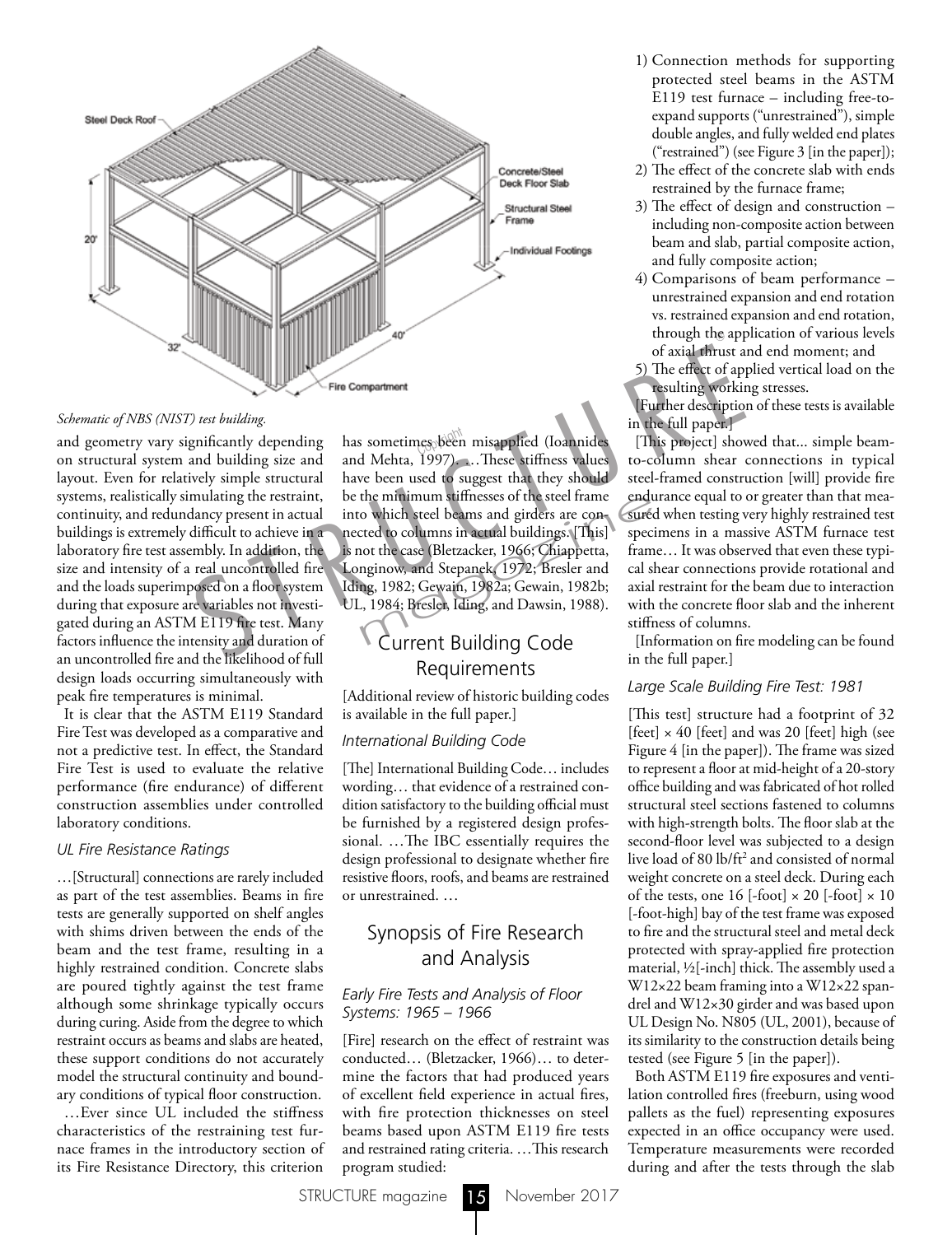

thickness, along the beam profile, on the columns in the test bay, and within the fire compartment. Vertical deflections were measured across the exposed portion of the floor slab and horizontal deflections were measured along the columns and spandrel beams of the test bay and in the fire compartment.

…The data from all three tests showed that the structural framing had equal or better fire resistance than a single beam in the ASTM E119 fire test protected in accordance with the restrained rating criteria. The guidelines in Appendix X3 of ASTM E119 for restrained beams were confirmed by these results. *Beam in Cardington Tests after reaching temperature in excess of 1,600°F.*<br>
becomes, along the beam profile, on the<br>
columns in the test bay, and within the fire<br>
columns in the test bay, and within the fire<br>
computer Mod

#### *Underwriters Laboratories, Inc. Fire Tests: 1983 – 1984*

[These tests] investigated the similarities and differences during UL 263 (ASTM, E119) fire tests in the performance of restrained steel beams with different end conditions (UL, 1984). The end conditions investigated were:

- 1) Beams restrained in the UL test frame in the traditional manner, by placing steel shims between the ends of the beams and the test frame; and
- 2) Beams placed in the test frame using typical field bolted clip angle connections (see Figure 7 [in the paper]). Results of these fire tests, based on Table 1 in the UL test report, are summarized in Table 1 [in the paper]. In evaluating the test data from these fire tests and other tests, the UL report concluded the following:

There does not appear to be significant differences in the fire resistance performance of restrained beams that are shimmed against the test frame as compared to restrained beams that are bolted to clip angles in the manner described in this report. Thus, this test confirmed that beams with bolted connections should be considered as restrained beams.

# Computer Modeling of the 1965 OSU/AISI<br>Fire Tester 1988 Fire Tests: 1988

[Further modeling and analysis were performed considering] two components of end restraint in realistic steel-framed buildings: med considering] two components of end<br>traint in realistic steel-framed buildings: rotat<br>positional restraint, provided by simple tatio<br>bolted connections; and and<br>and Axial restraint, due to column restraints, restration<br>

- 1) Rotational restraint, provided by simple bolted connections; and
- 2) Axial restraint, due to column restraints, floor slabs, and adjoining construction.

#### *Rotational Restraint*

The minimum restraint condition used… was a connection generally considered as a pinned or simple shear connection by designers: a 3-bolt single plate framing connection. Figure 9 [in the paper] shows the results of the… analysis and the results of corresponding unrestrained and fully restrained beams. Figure 10 [in the paper] illustrates that the end moments due to the bolted end connections reduce mid-span moments and stresses at all stages of the fire test. More highly restraining connectors were not studied since a minimum-sized bolted end connection gave essentially restrained-based fire endurance.

Based on these results, [it was concluded] that a minimum amount of rotational restraint (no axial restraint considered) provided by simple shear connections produces a fire endurance that approximates that of the identical floor system assembly but with fully fixed, moment-resisting connections.

#### *Axial Restraint*

The… study for axial stiffness and its effect on fire endurance involved a W12×27 beamslab assembly from the OSU tests, framed into a single W14×43 column. The column was assumed fixed one story above and one story below. Restraint due to both weak-axis

and strong axis orientation of the column (the latter about ten times stiffer) were studied. The conclusion reached… was that axial restraint in the absence of rotational restraint does not increase fire endurance over that of minimal rotational restraint alone (see Figure 11 [in the paper]).

It should be noted that, although the component of restraint to the axial growth of beams provided by column stiffness can increase fire endurance of the floor or roof system, excessive restraint can cause buckling of beam flanges or damage to connections. Contrarily, very flexible columns theoretically could be subjected to significant horizontal deflections at the floor or roof level during heating or cooling. However, there are no known cases of actual uncontrolled fires in which any of these effects have impaired the performance or fire endurance of protected structural steel framing.

#### *Combined Axial and Rotational Restraint*

Results from analysis of combined axial and rotational restraint (weak-axis column orientation) are shown in Figure 12 [in the paper] and compared with unrestrained and fully restrained connections. Again, the conclusion drawn… was that, if minimal rotational restraint is provided by standard shear connections at the ends of the beam, restrained-based fire endurance is achieved even if there is little or no contribution from axial restraint. Steel framing in both interior and exterior bays will behave as restrained assemblies as long as the connectors are attached to columns or other members to develop some degree of rotational restraint, typically achieved with standard shear connections.

#### *Other Findings*

[This study also] validated the practical classification of restrained construction for structural steel in ASTM E119, Table X3.1. [It] also noted other practical factors that further support this conclusion, such as: continuity and redundancy; lower load levels during actual fires; and, composite action between steel and concrete. …

## Recent Studies and Fire Tests

The authors have included the following remarks about several recent studies that reinforce the [points made in the paper].

#### *Cardington Fire Tests: 1995* – *1996*

[These] tests were conducted on an eightstory, steel-framed office building at the Cardington Laboratory of the Building